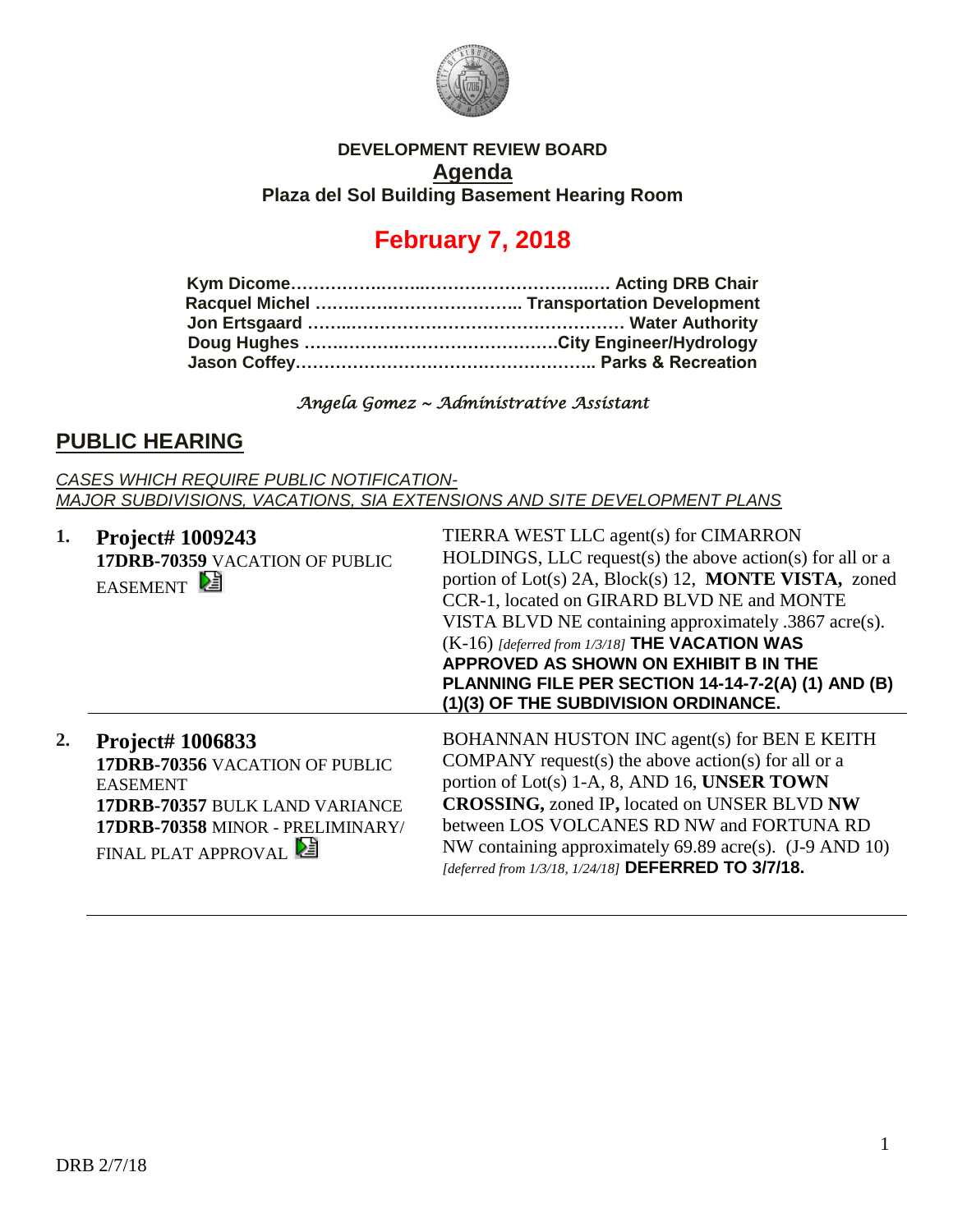**3. Project # 1008656 17DRB-70353** - VACATION of PUBLIC RIGHT-OF-WAY **17DRB-70354** - TEMPORARY DEFERRAL of SIDEWALK CONST **17DRB-70355** - PRELIMINARY PLAT APPROVAL<sup>E</sup>

RIO GRANDE ENGINEERING agent(s) for ASHTON HOMES LLC request(s) the above action(s) for all or a portion of Tract(s) B2, **ESTATES AT GLENDALE UNIT 2,** zoned SU-1 for RD-5DU/AC, located on GLENDALE AVE NE between WYOMING BLVD NE and BARSTOW ST NE containing approximately 1.7 acre(s). (B-19) *[deferred from 1/3/18, 1/17/18, 1/31/18]* **THE VACATION WAS APPROVED AS SHOWN ON EXHIBIT B IN THE PLANNING FILE PER SECTION 14-14-7-2(A) (1) AND (B) (1)(3) OF THE SUBDIVISION ORDINANCE. THE TEMPORARY DEFERRAL OF CONSTRUCTION OF SIDEWALKS ON THE INTERIOR STREETS WAS APPROVED AS SHOWN ON EXHIBIT IN THE PLANNING FILE. WITH THE SIGNING OF THE INFRASTRUCTURE LIST DATED 2/7/18 AND WITH AN APPROVED GRADING PLAN ENGINEER STAMP DATED 1/29/18, THE PRELIMINARY PLAT WAS APPROVED.**

## **MINOR CASES**

*SITE DEVELOPMENT PLANS (EPC FINAL SIGN-OFF) AMENDED PLANS AND MASTER DEVELOPMENT PLANS (CITY COUNCIL FINAL SIGN-OFF)*

**4. Project# 1011115 18DRB-70006** - EPC APPROVED SITE PLAN for BUILDING PERMIT

**(16EPC-40083)** 

CONSENSUS PLANNING agent(s) for TITAN DEVELOPMENT/CEDAR INVESTORS LLC request(s) the above action(s) for all or a portion of  $Lot(s)$  A1, A2, 4-12, Block(s) 5 & 6, **BROWNEWELL AND LAILS HIGHLAND ADDITION** zoned SU-2/SU-1 FOR MX, located on CENTRAL AVE NE between SPRUCE ST NE and SYCAMORE ST NE containing approx. 2.85 acre(s). (K-15) *[deferred from 1/17/18, 1/31/18]* **DEFERRED TO 2/14/18.**

#### *MINOR PLATS, FINAL (MAJOR) PLATS, AMENDED PLATS AND PLANS*

| 5. | <b>Project# 1005224</b>        | MARK GOODWIN AND ASSOCIATES, P.A. agent(s) for                |
|----|--------------------------------|---------------------------------------------------------------|
|    | 18DRB-70040 MAJOR - FINAL PLAT | LGI HOMES NEW MEXICO LLC request(s) the above                 |
|    | APPROVAL                       | $action(s)$ for all or a portion of Tract(s) A, <b>DESERT</b> |
|    |                                | <b>SANDS Unit(s) 2, zoned R-LT, located on COLOBEL AVE</b>    |
|    |                                | between MORRISSEY ST SW and 98TH ST SW containing             |
|    |                                | approximately $4.0567$ acre(s). (N-9) <b>DEFERRED TO</b>      |
|    |                                | $2/14/18$ .                                                   |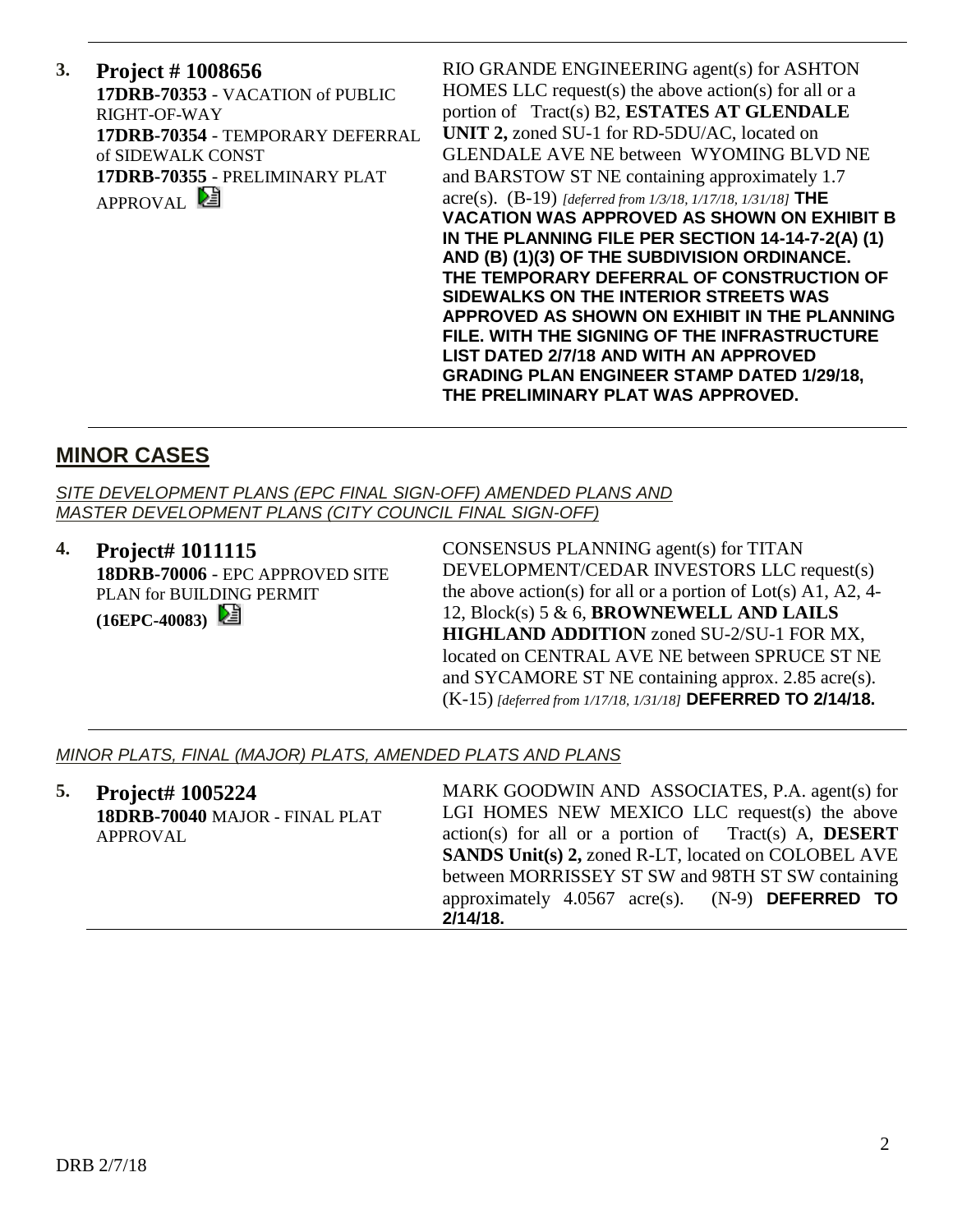**6. Project# 1004428 18DRB-70007** - AMENDMENT TO PRELIMINARY PLAT

MARK GOODWIN AND ASSOCIATES, P.A. agent(s) for CEJA VISTA, LLC request(s) the above action(s) for all or a portion of Tract(s) RR-3-A, RR-3-B, RR-3-C, RR-3-D, AND RR-3-E, **CEJA VISTA** zoned R-2/SU-1 for C-1/R-LT, located on DENNIS CHAVEZ BLVD SW south of 98<sup>th</sup> ST SW and UNINCORPORATED AREAS containing approximately 98.907 acre(s). (P-9) *[deferred from 1/17/18, 1/24/18]* **DEFERRED TO 2/21/18.**

### **SKETCH PLAT REVIEW AND COMMENT** (no action taken)

| 7. | Project# 1007680<br>18DRB-70043 SKETCH PLAT REVIEW<br>AND COMMENT               | WAYJOHN SURVEYING INC agent(s) for MELLOY<br>BROTHERS ENTERPRISES request(s) the above action(s)<br>for all or a portion of Lot(s) $1, 2, 3, 7, 8, 9, F-1$ AND M-1,<br>Block(s) H, MESA DEL NORTE HEIGHTS Unit(s) 2,<br>zoned C-2 and P, located on LOMAS BLVD NE between<br>CHARLESTON ST NE and DALLAS ST NE containing<br>approximately $2.389$ acre(s). $(J-19)$ THE SKETCH PLAT<br><b>WAS REVIEWED AND COMMENTS WERE PROVIDED</b> |
|----|---------------------------------------------------------------------------------|----------------------------------------------------------------------------------------------------------------------------------------------------------------------------------------------------------------------------------------------------------------------------------------------------------------------------------------------------------------------------------------------------------------------------------------|
| 8. | Project# 1010211<br><b>18DRB-70039 SKETCH PLAT REVIEW</b><br><b>AND COMMENT</b> | CARTESIAN SURVEYS INC agent(s) for GREG CHANT<br>request(s) the above action(s) for all or a portion of $Lot(s)$ A-<br>4, CHANT PROPERTY ADDITION zoned SU-1 for<br>Industrial Development & A-1 (County), located on<br>CENTRAL AVE (aka U.S.66) east of CARMELLIA DR SE<br>and south of I-40 containing approximately 22.7942 acre(s).<br>(L-23) THE SKETCH PLAT WAS REVIEWED AND<br><b>COMMENTS WERE PROVIDED</b>                   |
| 9. | Project# 1011517<br>18DRB-70042 SKETCH PLAT REVIEW<br>AND COMMENT               | $ARCH + PLAN$ LAND USE CONSULTANTS agent(s) for<br>NEXUS BLUE LLC request(s) the above action(s) for all or<br>a portion of Lot(s) 3, 4, 5 & 6, Block(s) L, <b>EASTERN</b><br><b>ADDITION</b> zoned SU-2/NCR, located on BROADWAY<br>BLVD SE between TRUMBULL AVE SE and DAN AVE<br>SE containing approximately .652 acre(s). (L-14) THE<br><b>SKETCH PLAT WAS REVIEWED AND COMMENTS</b><br><b>WERE PROVIDED</b>                       |